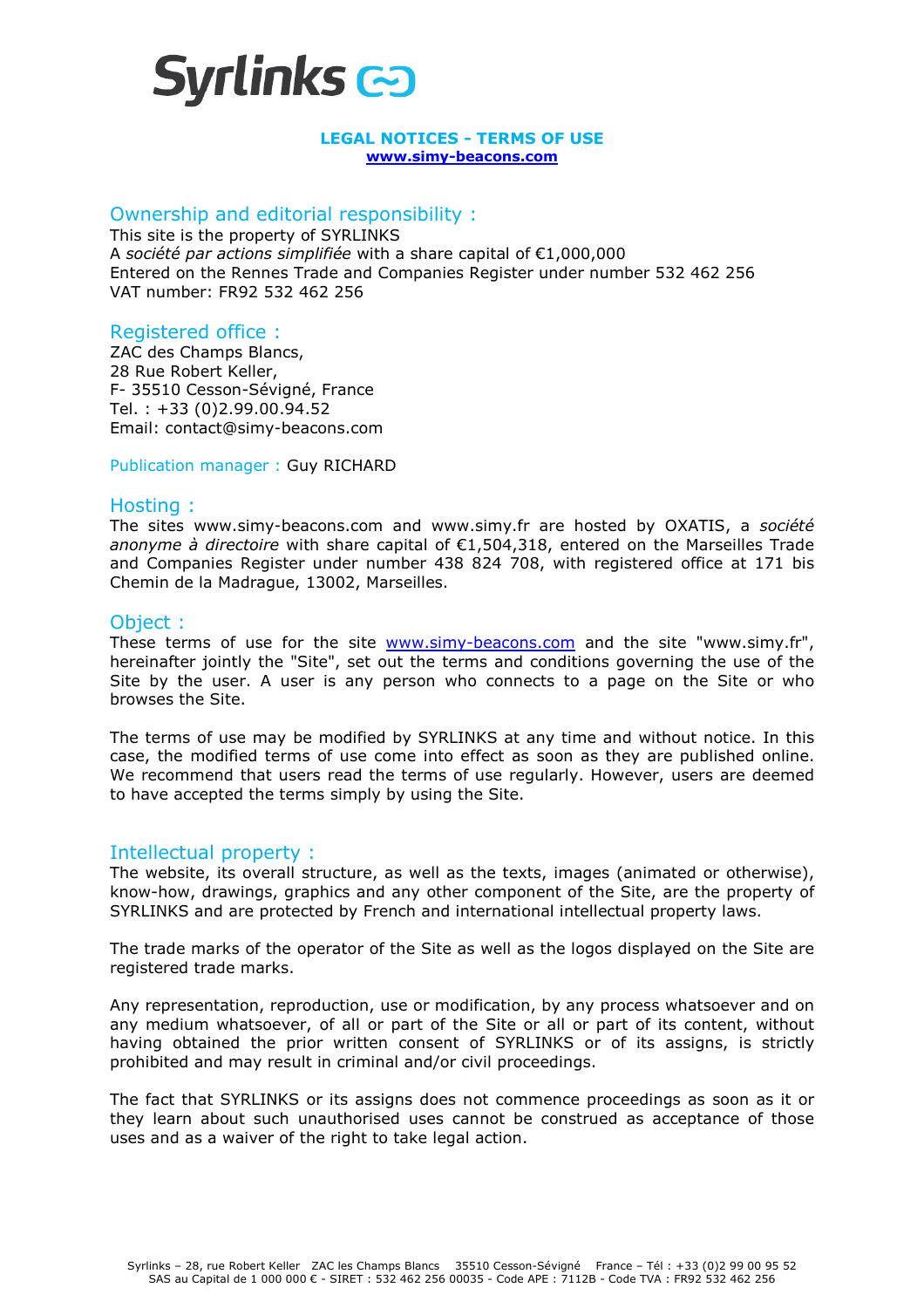

## Site management :

In order to ensure that the Site is managed correctly, SYRLINKS may at any time:

- Suspend, interrupt or limit access to the Site, reserve access to the Site or to certain parts of the Site to a specified category of user;
- Remove any information that may disturb the functioning of the Site or may be in breach of national or international laws or do not follow netiquette rules;
- Suspend the Site in order to carry out updates;
- Remove or modify the Site or certain Site functionalities as of right;

# Terms of use of the Site :

By accessing the Site, the user agrees to comply with its terms of use and declares that he has Internet access, is familiar with its rules, practices, technical capacities and performance capabilities and possesses all hardware and software necessary for browsing on the Internet.

The user alone is responsible for the use of information accessible via the Site.

The user agrees to observe Internet practices and current regulations and not to disclose illegal information via the Site.

The user alone is responsible for the identity that he provides and for the information that he submits. Any use of data made from the user's email address is deemed to have been made by the user himself.

## Declaration to the CNIL:

In accordance with the provisions of French Act no. 78-17 of 6 January 1978 on Computing, Files and Freedoms, the automated processing of personal data carried out on the Site was declared to the *Commission Nationale de l'Informatique et des Libertés* (CNIL) under number 2002924 v 0 on 27 October 2016.

## Personal data :

When users make purchases, SYRLINKS collects information required to process their order. This data is subject to automated processing. It will not be used for purposes other than those indicated below:

- Order confirmation by email;
- Drawing up of invoices;
- Sending of commercial offers;

In accordance with Act no. 78-17 of 6 January 1978 on Computing, Files and Freedoms, users hold rights to access, query, rectify and modify their personal data. Users may therefore ask SYRLINKS to rectify, supplement, update or erase their personal data where the latter is inaccurate, incomplete, equivocal, out of date or where the collection, use, disclosure or retention of the same is prohibited.

Users of this Site have a right to access, query, rectify and oppose the processing of their personal data, which they may exercise, subject to proving their identity, as follows:

- by email: contact@simy-beacons.com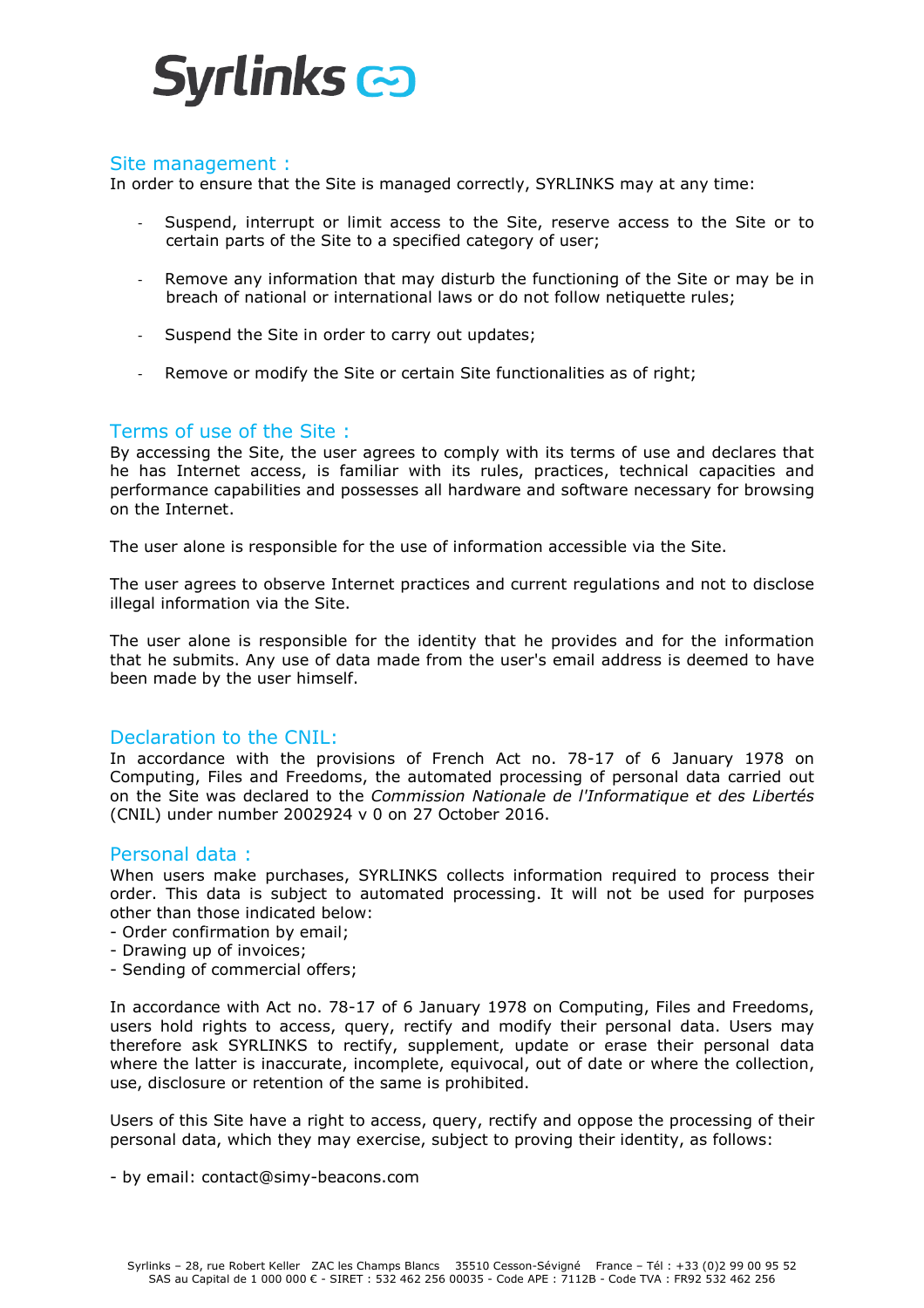

- or by letter sent to the following address: SYRLINKS - ZAC des Champs Blancs, 28 Rue Robert Keller, 35510 Cesson-Sévigné, France.

Data collected may be communicated to third parties with which SYRLINKS has entered into a contract for the performance of subcontracted tasks necessary to manage the user's account and orders, and without the need for authorisation for such communication.

In the event of an established breach of laws or regulations, this data may be disclosed at the express and substantiated request of the judicial authorities.

Where certain information is necessary to access specific Site functionalities, the operator will indicate this requirement at the time the data is entered.

# Hypertext links:

The inclusion of a hypertext link to all or part of the Site is strictly prohibited unless prior written authorisation is given by the operator. Requests may be made to: **contact@simy-beacons.com**

SYRLINKS is free to refuse to give authorisation without having to justify its decision in any way whatsoever. If SYRLINKS grants authorisation, such authorisation is in all cases merely temporary and may be withdrawn at any time, without the need for the operator to justify its decision.

In all cases, any links must be withdrawn on simple request.

SYRLINKS cannot under any circumstances be held responsible for sites that can be accessed from the Site by means of a hypertext link and cannot assume any responsibility for the content, products, services, etc. available on those sites or from those sites.

## Cookies :

The user is informed that when browsing on the Site, cookies may be automatically installed on his browser software.

By continuing to browse the Site without changing the browser's settings, the user accepts that the cookies will be consulted.

A cookie is a set of data used to record information about the user's browsing habits on the Site.

The browser software's settings can indicate when cookies are present and, where applicable, can be configured to refuse cookies in the manner described at the following address: www.cnil.fr.

The user holds all of the aforementioned rights with respect to his personal data communicated via cookies under the conditions indicated above.

## Indemnity :

The user agrees to indemnify and hold SYRLINKS harmless from and against any action brought against it or any complaint filed against it by a third party as a result of the user using the Site in a manner not consistent with these terms of use.